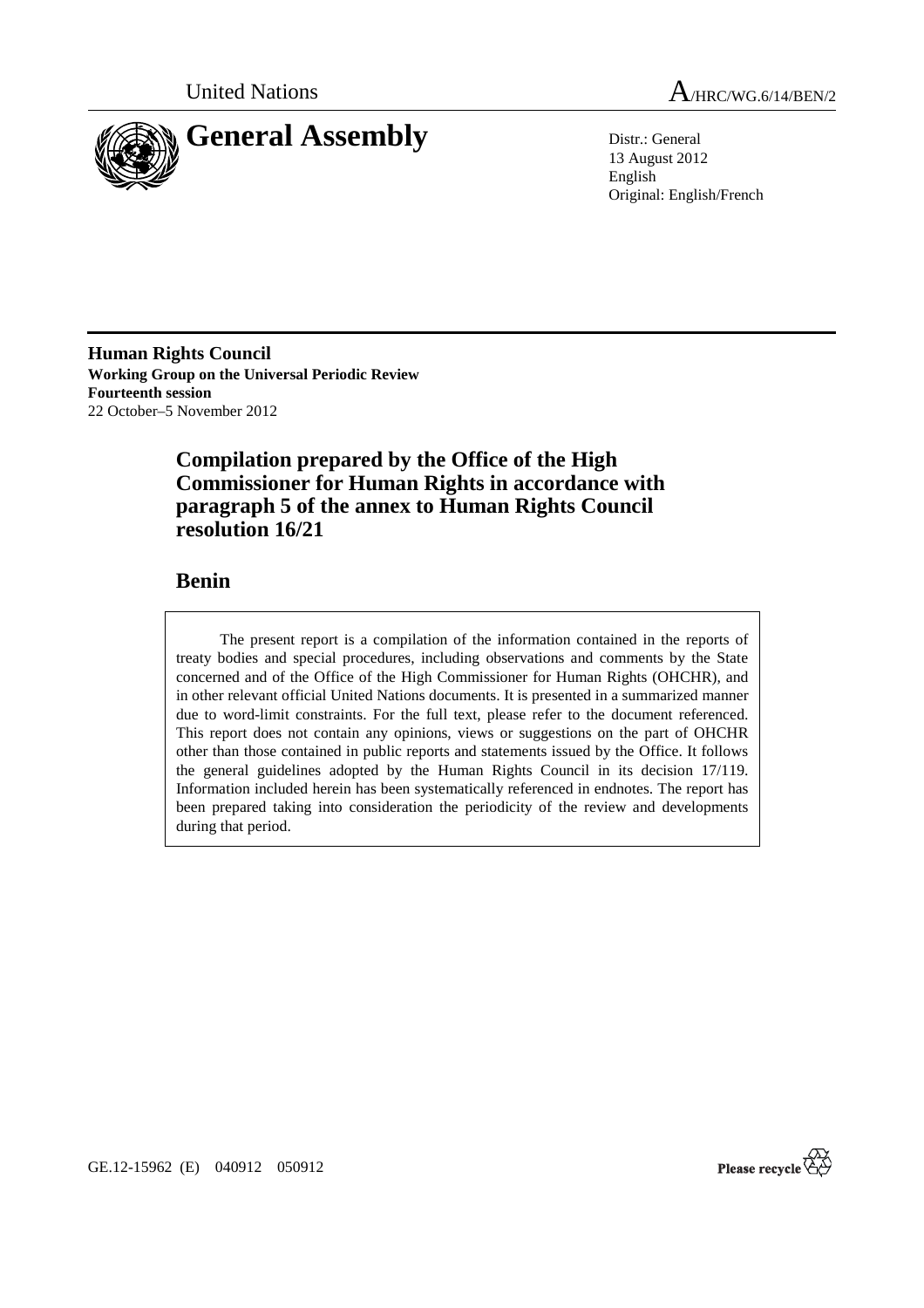# **I. Background and framework**

# **A. Scope of international obligations**<sup>1</sup>

# **International human rights treaties<sup>2</sup>**

|                                                                    | Status during previous cycle                                                                                                                                                                                                           | Action after review                   | Not ratified/not accepted                                                                                                                                                                                                        |
|--------------------------------------------------------------------|----------------------------------------------------------------------------------------------------------------------------------------------------------------------------------------------------------------------------------------|---------------------------------------|----------------------------------------------------------------------------------------------------------------------------------------------------------------------------------------------------------------------------------|
| Ratification, accession<br>or succession                           | <b>ICERD</b> (2001)<br><b>ICESCR (1992)</b><br><b>ICCPR (1992)</b><br>CEDAW (1992)<br>CAT (1992)<br>OP-CAT (2006)<br>CRC (1990)<br>OP-CRC-AC (2005)<br>OP-CRC-SC (2005)<br>ICRMW (signature only, 2005)<br>CRPD (signature only, 2008) | <b>CPED</b><br>(signature only, 2010) | <b>ICCPR-OP2</b>                                                                                                                                                                                                                 |
| Reservations,<br>declarations and/or<br>understandings             |                                                                                                                                                                                                                                        |                                       |                                                                                                                                                                                                                                  |
| Complaint procedures,<br>inquiry and urgent<br>action <sup>3</sup> | <b>ICCPR-OP1</b><br>art. 1 (1992)<br><b>OP-CEDAW</b><br>arts. 1 and 8 (signature only, 2000)<br><b>OP-CRPD</b><br>arts. 1 and 6 (signature only, 2008)<br><b>CAT</b><br>art. 20 (1992)                                                 |                                       | <b>ICERD</b><br>art. 14<br><b>OP-ICESCR</b><br>arts. 1, 10 and 11<br><b>ICCPR</b><br>art. 41CAT, arts. 21 and 22<br>OP-CRC-IC<br>arts. 5, 12 and 13<br><b>ICRMW</b><br>arts. 76 and 77<br><b>CPED</b><br>arts. 30, 31, 32 and 33 |

#### **Other main relevant international instruments**

|                                                                                                     | Status during previous cycle                                                                                                            | Action after review              | Not ratified                                                                                     |
|-----------------------------------------------------------------------------------------------------|-----------------------------------------------------------------------------------------------------------------------------------------|----------------------------------|--------------------------------------------------------------------------------------------------|
| <i>Ratification accession</i> Rome Statute of the International Criminal<br>or succession<br>Court. |                                                                                                                                         | persons Conventions <sup>8</sup> | 1954 and 1961 stateless Convention on the Prevention and<br>Punishment of the Crime of Genocide, |
|                                                                                                     | 1951 Refugee Convention and 1967<br>Protocol. <sup>4</sup>                                                                              |                                  | Additional Protocol III to 1949 Geneva<br>Conventions, <sup>9</sup>                              |
|                                                                                                     | Geneva Conventions of 12 August 1949 and<br>Additional Protocols thereto, <sup>5</sup>                                                  |                                  | ILO Convention No. $169$ , <sup>10</sup><br>$II.O$ Convention No. $18911$                        |
|                                                                                                     | Palermo Protocol, <sup>6</sup><br>ILO fundamental conventions, <sup>7</sup> UNESCO<br>Convention against Discrimination in<br>Education |                                  |                                                                                                  |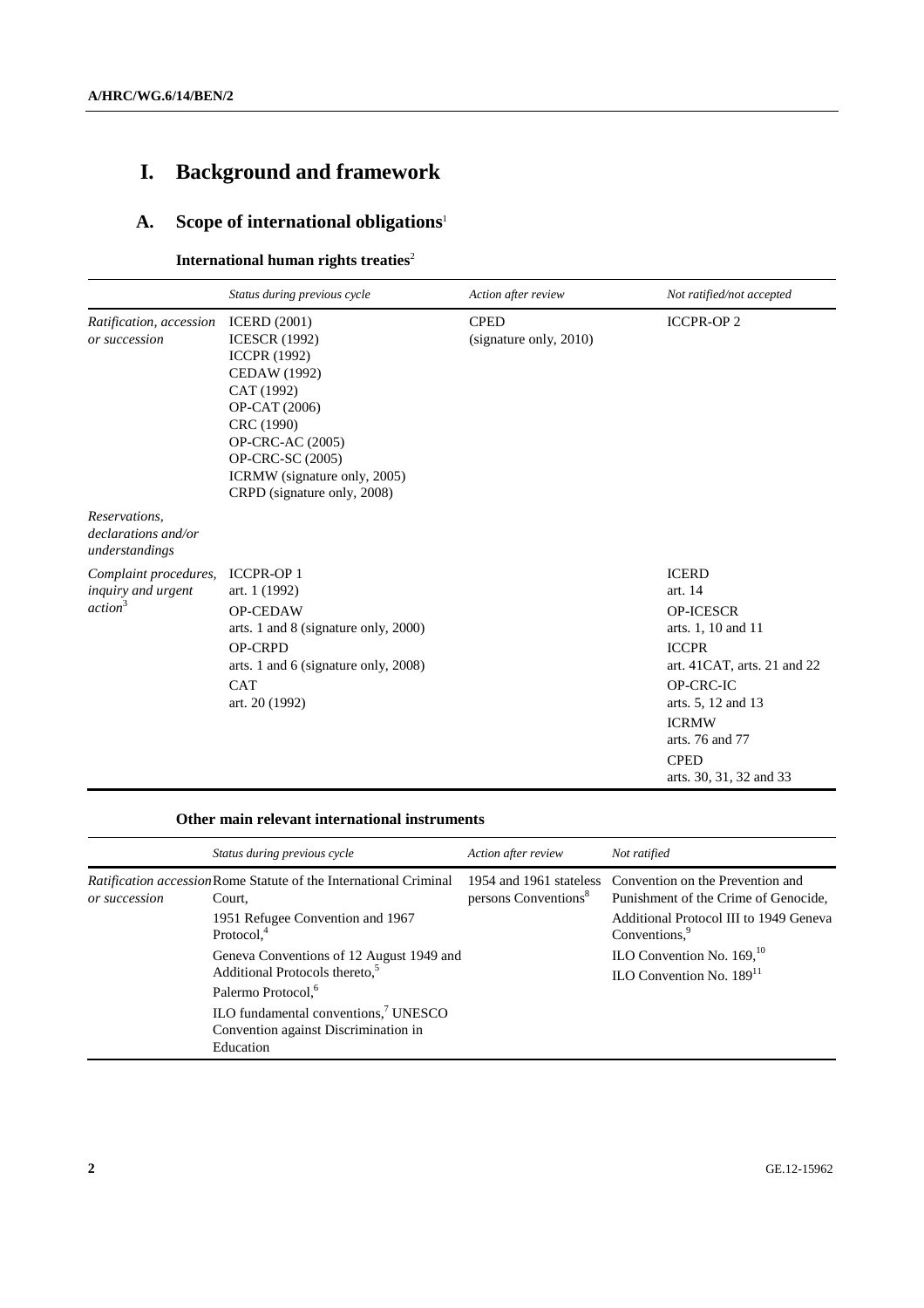1. In 2008, the Committee on Economic, Social and Cultural Rights (CESCR) invited Benin to consider ratifying, inter alia, CRPD, OP-CRPD, ICRMW and ILO Convention No. 169.12

# **B. Constitutional and legislative framework**

2. In 2008, CESCR recommended that Benin ensure that the Covenant rights were directly applicable in domestic courts; promote the use of the Covenant as a source of domestic law and systematically collect case law on the application of the Covenant by domestic courts.13

3. In 2008, the Subcommittee on Prevention of Torture (SPT) noted that, despite the efforts to incorporate the definition of torture in accordance with article 1 of CAT, there was no formal definition of torture in Beninese legislation. SPT noted that the draft Criminal Code did not contain a definition of torture and did not provide for a specific criminal offence of torture. It recommended that Benin involve non-governmental organizations (NGOs) and academic experts in the revision of the draft Criminal Code and the Code of Criminal Procedure, with a view to aligning them with CAT provisions.<sup>14</sup> In 2011, in their replies to SPT, the Benin authorities stated that in October 2009, NGOs, academic experts and members of the judiciary were involved in the review of the Code of Criminal Procedure, which aims to bring the Code in line with CAT provisions and other international human rights instruments to which Benin was party. The Criminal Code was to undergo the same kind of review.<sup>15</sup>

4. In 2011, the International Labour Organization Committee of Experts on the Application of Conventions and Recommendations (ILO Committee of Experts) requested the Government to take the necessary measures to include colour and national extraction in the list of prohibited grounds of discrimination in the Labour Code. In the context of a possible review of the provisions of the Labour Code, it invited the Government to reinforce the protection of workers against discrimination through the inclusion of a definition of direct and indirect discrimination and its explicit prohibition.<sup>16</sup>

## **C. Institutional and human rights infrastructure and policy measures**

| Status of national human rights institutions $17$ |  |
|---------------------------------------------------|--|
|---------------------------------------------------|--|

| National human rights institution <sup>18</sup> | Status during previous cycle | Status during present cycle |
|-------------------------------------------------|------------------------------|-----------------------------|
| Commission Béninoise des Droits de l'Homme      | C status $(2002)$            | C status $(2002)$           |

5. In 2008, CESCR noted with concern that the Benin Human Rights Commission (BHRC) had the status of a non-governmental organization and recommended strengthening its legal status and ensuring its independence and adequate funding, in accordance with the Paris Principles.<sup>19</sup> In 2009, the Special Rapporteur on the right to food stated that BHRC was a governmental body but enjoyed a certain degree of autonomy enabling it to criticize Government policies. The Special Rapporteur added that a committee had been working on the reform of the Commission to ensure that it was in compliance with the Paris Principles: on the basis of its present methods of operation, the Commission was granted only "C" status by the International Coordinating Committee of National Human Rights Institutions. The Commission had been of very limited effectiveness, notably because it did not receive any public funding.<sup>20</sup>

6. In 2008, SPT noted the drafting of legislation regarding the establishment of the Observatoire National de Prévention de la Torture (ONPT).<sup>21</sup> It raised several concerns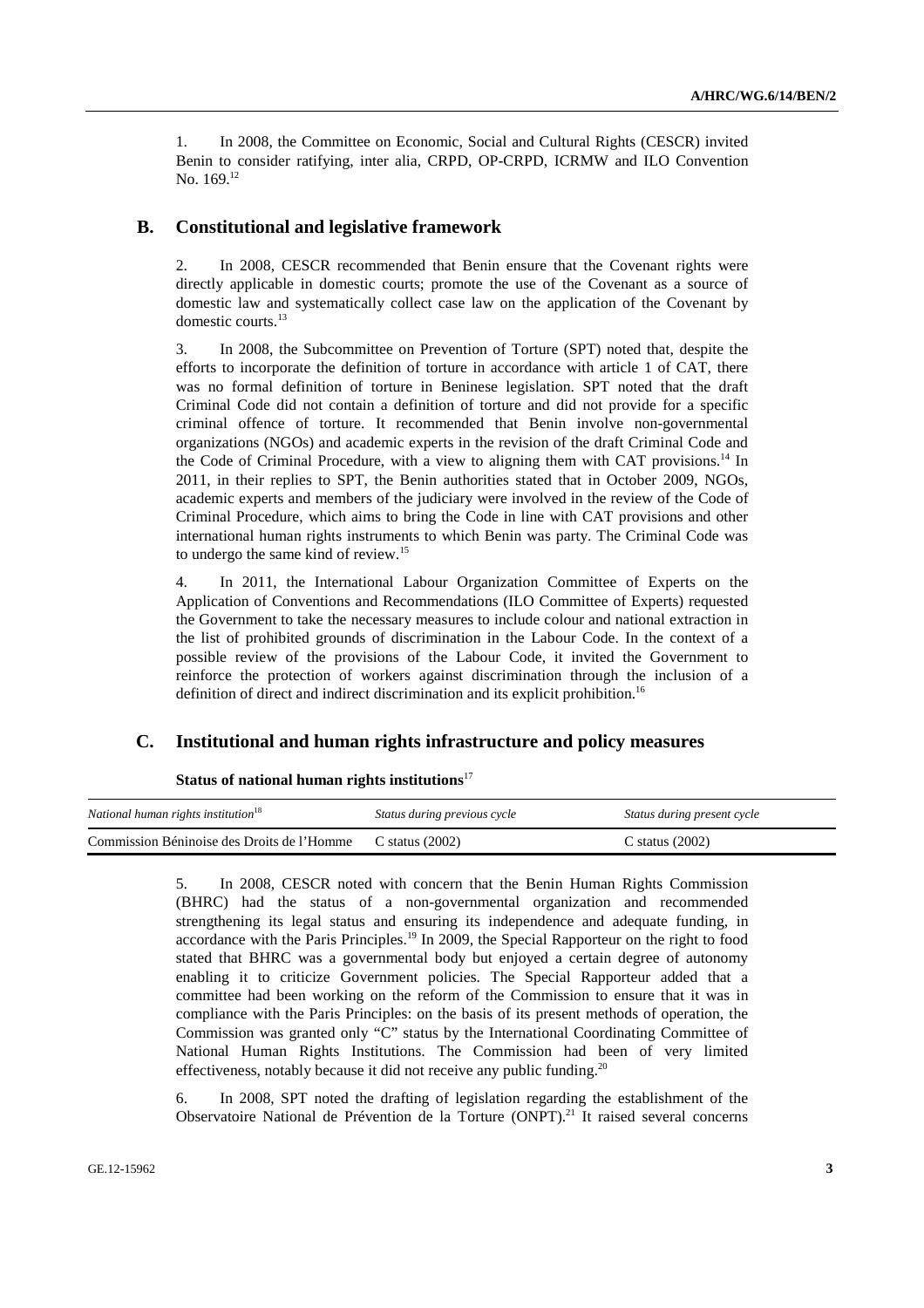about its membership and autonomy, and about the fact that a ministerial decree would lay down its work modalities.<sup>22</sup> In their 2011 replies, the authorities of Benin took due note of the recommendations by SPT regarding ONPT.<sup>23</sup>

# **II. Cooperation with human rights mechanisms**

# **A.** Cooperation with treaty bodies<sup>24</sup>

### **1. Reporting status**

| Treaty body         | Concluding observations<br>included in previous review | Latest report<br>submitted since<br>previous review | Latest concluding<br>observations | Reporting status                                                                                            |
|---------------------|--------------------------------------------------------|-----------------------------------------------------|-----------------------------------|-------------------------------------------------------------------------------------------------------------|
| <b>CERD</b>         |                                                        |                                                     |                                   | First to third reports overdue since 2002,<br>2004 and 2006 respectively                                    |
| <b>CESCR</b>        | May 2002                                               | 2006                                                | May 2008                          | Third report overdue since 2010                                                                             |
| <b>HR</b> Committee | November 2004                                          |                                                     |                                   | Second report overdue since 2008                                                                            |
| <b>CEDAW</b>        | July 2005                                              | 2011                                                |                                   | Fourth report pending consideration in 2013<br>Fifth report overdue since 2009                              |
| <b>CAT</b>          | November 2007                                          |                                                     |                                   | Third report overdue since 2011                                                                             |
| <b>CRC</b>          | September 2006                                         |                                                     |                                   | Third to fifth reports overdue since 2011<br>OP-CRC-AC and OP-CRC-SC: initial<br>reports overdue since 2007 |

### **2. Responses to specific follow-up requests by treaty bodies**

#### *Concluding observations*

| Treaty body         | Due in                                           | Subject matter                                                                                                                                          | Submitted in |
|---------------------|--------------------------------------------------|---------------------------------------------------------------------------------------------------------------------------------------------------------|--------------|
| <b>HR</b> Committee | 2005                                             | Female genital mutilation; abuse of the system of police<br>custody, torture and cruel, inhuman or degrading treatment;<br>and conditions of detention. |              |
| <b>CAT</b>          | 2008                                             | Expulsion, non-refoulement and extradition; and conditions -<br>of detention.                                                                           |              |
| <b>CEDAW</b>        |                                                  |                                                                                                                                                         |              |
| <b>CERD</b>         |                                                  |                                                                                                                                                         |              |
| <b>Views</b>        |                                                  |                                                                                                                                                         |              |
| Treaty body         | Number of views                                  | <b>Status</b>                                                                                                                                           |              |
|                     |                                                  |                                                                                                                                                         |              |
|                     | Country visits and/or inquiries by treaty bodies |                                                                                                                                                         |              |
| Treaty body         | Date                                             | Subject matter                                                                                                                                          |              |
| <b>SPT</b>          | May 2008                                         | Progress on the national preventive mechanism and situation of people deprived<br>of their liberty.                                                     |              |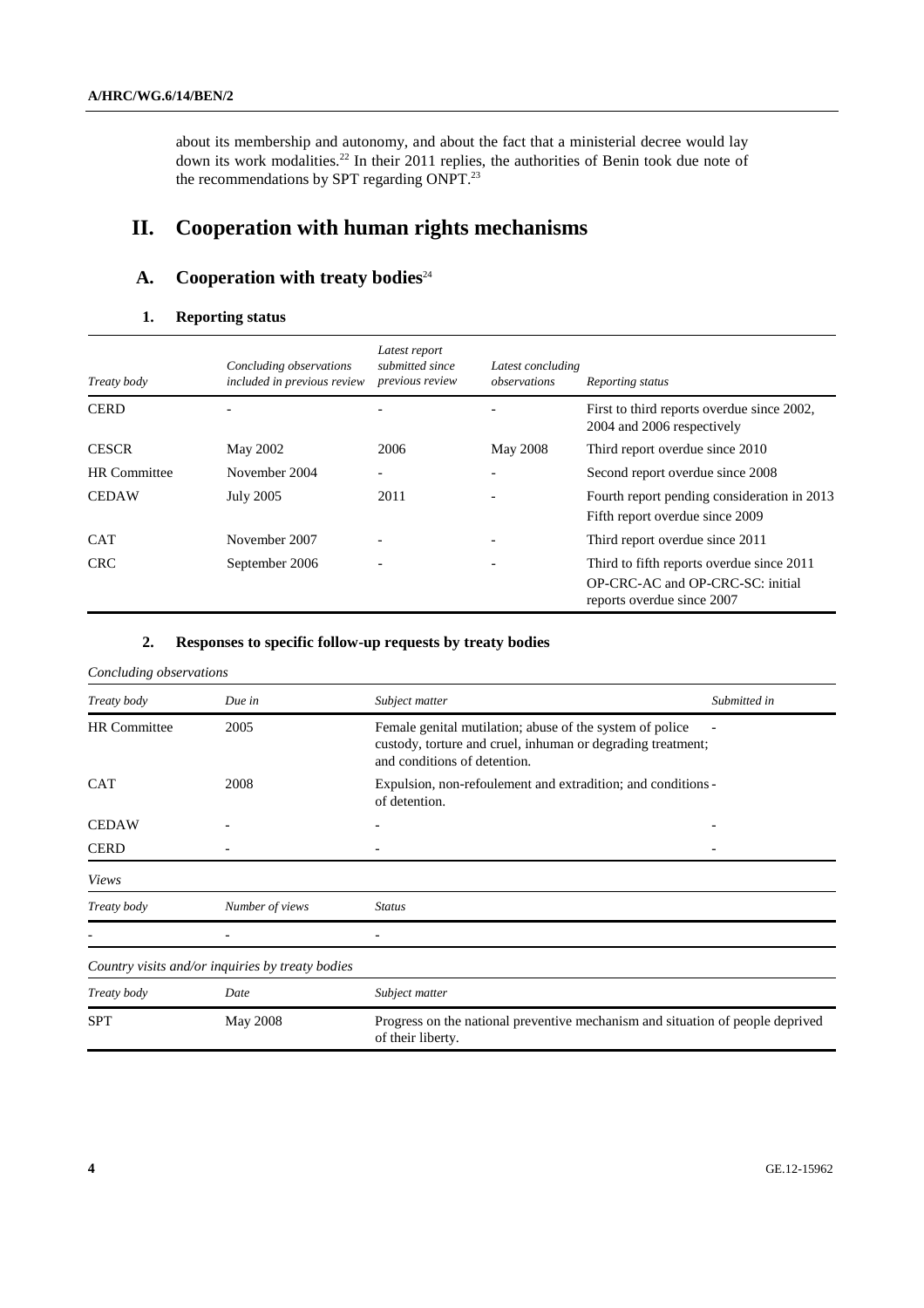# **B.** Cooperation with special procedures<sup>25</sup>

|                                                           | Status during previous cycle                              | Current status                                   |
|-----------------------------------------------------------|-----------------------------------------------------------|--------------------------------------------------|
| Standing invitation                                       | No                                                        | No                                               |
| Visits undertaken                                         |                                                           | Right to Food $(11–20 \text{ March } 2009)^{26}$ |
| Visits agreed to in principle                             |                                                           |                                                  |
| Visits requested                                          |                                                           |                                                  |
| Responses to letters of allegations and<br>urgent appeals | During the period under review, no communication was sent |                                                  |

# **C. Cooperation with the Office of the High Commissioner for Human Rights**

7. Since its opening in 2008, the OHCHR West Africa Regional Office (WARO) in Dakar has provided substantive support to Benin.<sup>27</sup> In 2009, Government representatives of Benin received two training courses on State Party reporting to the treaty bodies and on ICRMW organized by the Office in collaboration with the Organisation Internationale de la Francophonie.<sup>28</sup> In 2010, OHCHR provided legal and technical advice to Benin on the strengthening of BHRC in line with the Paris principles.<sup>29</sup> WARO also supported Benin in helping the country in the preparation of the UPR Working Group review.<sup>3</sup>

8. In 2011, OHCHR provided technical expertise in developing national action plans against racial discrimination for Benin.<sup>31</sup> In addition, judges, lawyers and other justice administration professionals took part in a seminar organized by OHCHR and the Committee on the Protection of the Rights of All Migrant Workers and Members of Their Families and the Special Rapporteur on the human rights of migrants. During this seminar, Benin committed to raising awareness about the justiciability of economic, social and cultural rights; encouraging the application of international human rights norms and standards in national jurisdictions; and promoting the inclusion of international human rights standards, together with national, regional and international jurisprudence on human rights, in the curricula of academic institutions and judicial education programmes. $32$ 

# **III. Implementation of international human rights obligations**

# **A. Equality and non-discrimination**

9. Despite the legislative measures adopted by Benin to promote equality between men and women, CESCR was concerned at the persistence of stereotyped traditions and attitudes with an adverse effect on women's equal enjoyment of economic, social and cultural rights. It invited Benin to overcome stereotyped traditions and attitudes with respect to women and their role in society.<sup>33</sup> On the same issue, the ILO Committee of Experts recalled the importance of ensuring that women are not subject to discrimination in access to certain occupations and of combating stereotyped conceptions of the skills of women and their role in society with a view to implementing the principle of equality between men and women.<sup>34</sup>

10. CESCR was also concerned that children born out of wedlock had the same rights and obligations as "legitimate children" only if they were recognized by their father and under certain conditions relating to inheritance rights. It invited Benin to consider amending the Personal and Family Code with a view to guaranteeing full equality between children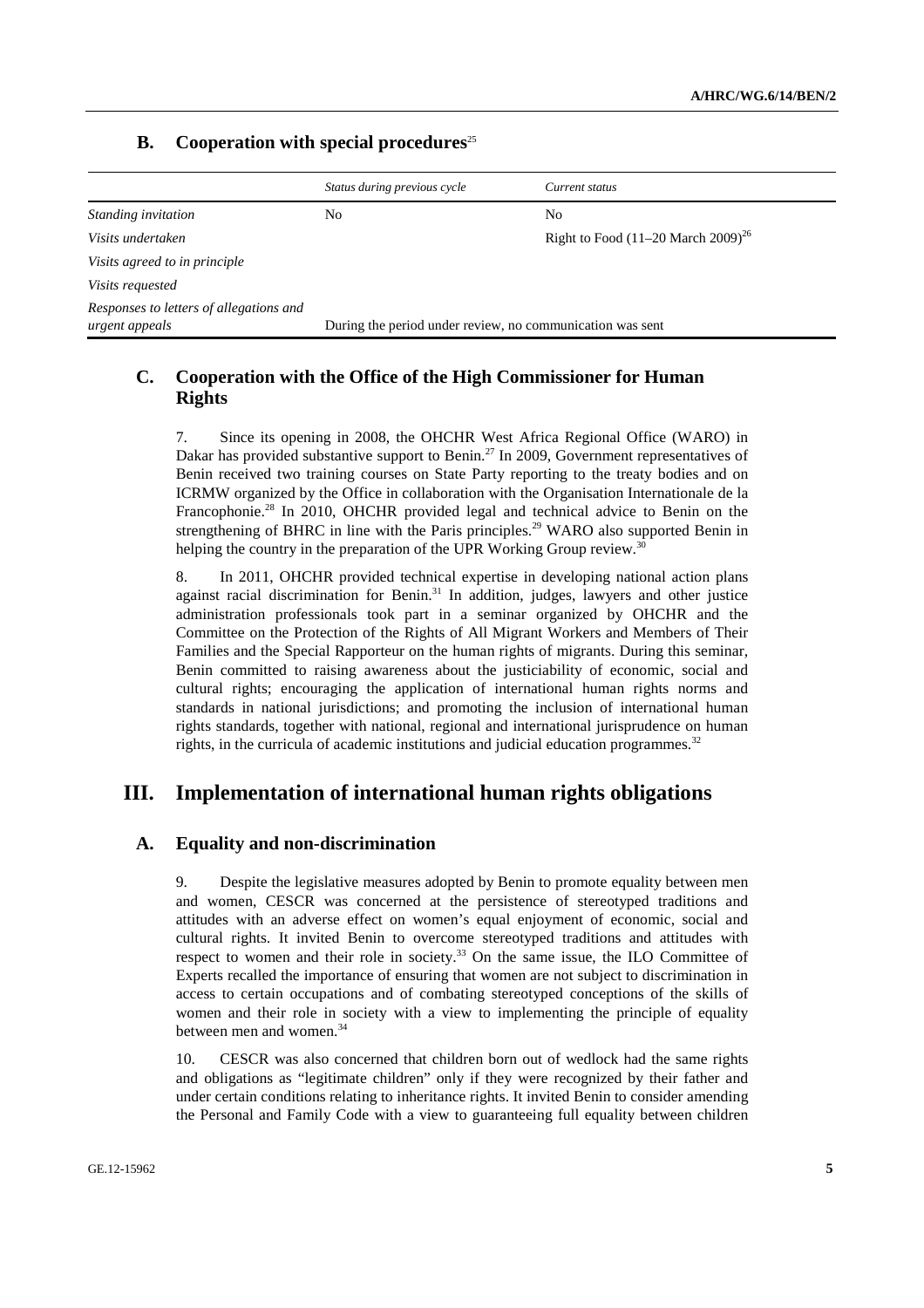born in and out of wedlock and to remove the phrase "legitimate children" from legal language.<sup>35</sup>

#### **B. Right to life, liberty and security of the person**

11. In 2008, SPT recommended that all death sentences be commuted to sentences of life imprisonment so that there was a possibility of review and eventual release.<sup>36</sup> It also recommended providing adequate detention conditions for prisoners on death row and reviewing the regime and restrictions applied to them.<sup>37</sup>

12. SPT noted allegations of physical ill-treatment by police or gendarmes of people deprived of their liberty.<sup>38</sup> It recommended not allowing on police premises any item which was not part of the standard equipment supplied to law enforcement officers; listing, labelling and securing all items taken as evidence immediately upon receipt at law enforcement premises; putting in place an effective, confidential and independent complaints system regarding torture or other cruel, inhuman or degrading treatment during detention; and investigating, notifying and recording every death in custody.<sup>39</sup> It particularly recommended an independent inquiry into the treatment of persons in custody at the police station in Dantokpa and the Commissariat in Bohicon.<sup>40</sup> In their 2011 replies, the authorities of Benin stated that the Human Rights Department of the Ministry of Justice was instructed to conduct the investigation into the Bohicon Gendarmerie Unit and reported on the recommendations on guaranteeing access to water for persons held in custody by the Unit.<sup>41</sup> The authorities of Benin added that there had been no deaths in custody caused by ill-treatment nor allegations of ill-treatment by gendarmes.<sup>42</sup>

13. SPT and also CESCR were concerned about the deplorable prison conditions and overcrowding.43 Regarding overcrowding, both made similar recommendations, such as adopting a concerted strategy to reduce the prison population by focusing on alternatives to custodial measures, for example using non-custodial measures for children, conditional releases, the *régime de semi-liberté* and releases on licence/parole; imposing community penalties, reparation and restitution; and observing legal deadlines while dealing with cases.44 Regarding material conditions in prisons, both made similar recommendations on specific measures to ensure that all persons deprived of their liberty received adequate food, drinking water, access to sanitation facilities, daily outdoor exercise, a clean place to stay, health care, education and other activities.<sup>45</sup>

14. SPT noted the system of self-management inside the Benin prison system and recommended that this be subject to careful oversight in order to prevent abuse and/or corruption; assume control of the prisons to ensure safety and protection from inter-prisoner violence; and develop a policy on managing inter-prisoner violence.<sup>46</sup>

15. SPT recommended Benin to take several measures aimed at guaranteeing the rights of persons deprived of their liberty, such as the right to notify the family, right of notification of custody, right to public defence counsel, right of access to a lawyer and to a doctor and right to receive family visits; and to train staff accordingly.<sup>47</sup> SPT particularly noted that there was no systematic practice of informing persons deprived of their liberty about their rights, recommending amendment of the legislation to spell out the rights of persons deprived of liberty; and training law enforcement staff to inform persons of their rights and to assist in the exercise of all such rights from the very outset of deprivation of liberty.<sup>48</sup>

16. SPT recommended that the provision in law of a maximum of 48 hours in initial custody before presentation before a court be matched by a system of court sessions enabling this legal time limit to be complied with in practice.<sup>49</sup>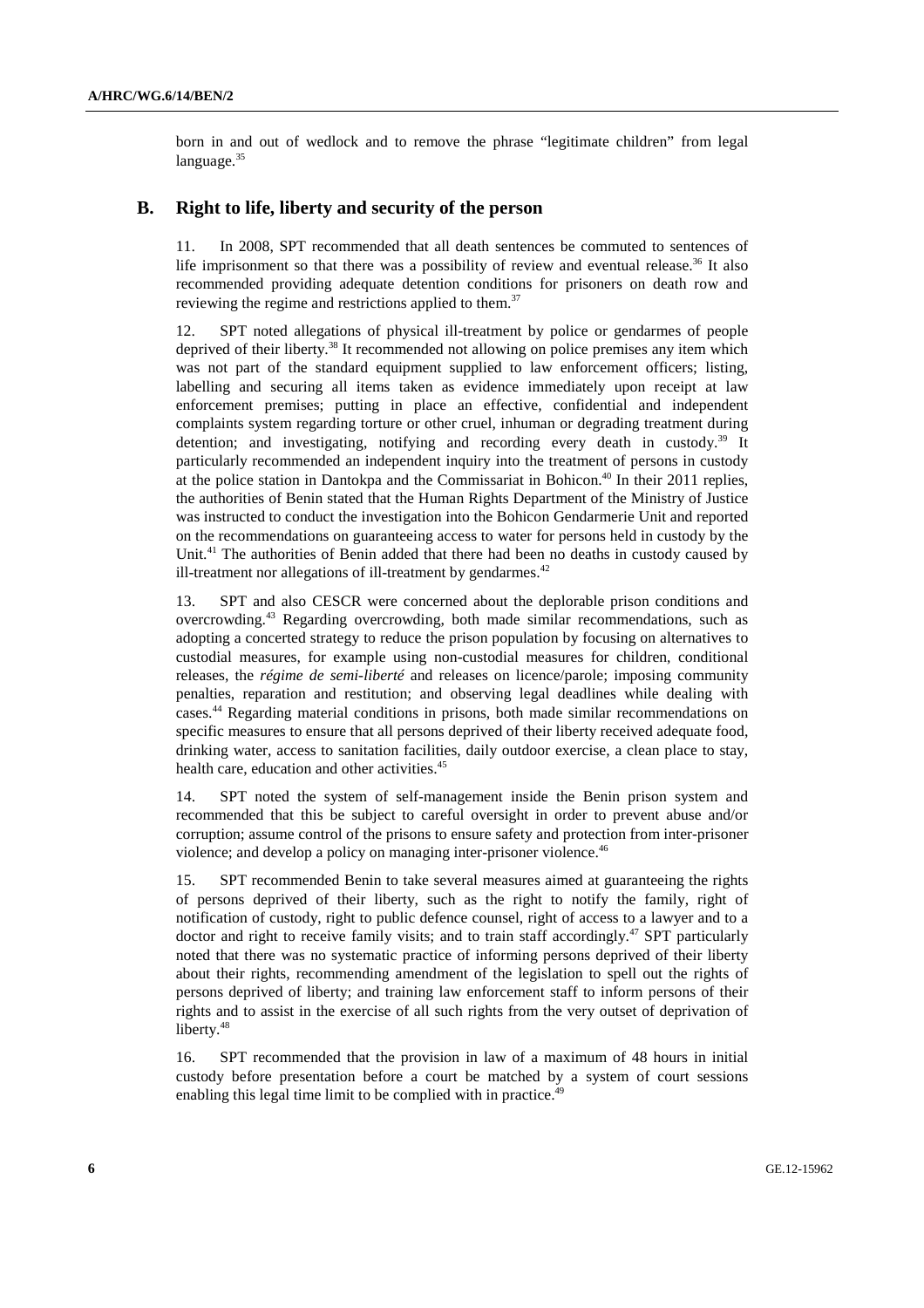17. SPT noted that 81 per cent of the prison population in Benin were in custodial remand and could be detained together with sentenced prisoners in the same prisons. It recommended setting up a permanent system for regular review of the time served on remand by prisoners.<sup>50</sup>

18. SPT reminded Benin that persons deprived of their liberty by law enforcement officials should not be subject to restraint while in custody and disciplinary cells. It recommended discontinuing the use of shackles, chains and irons, and developing a special programme for the training of all custodial staff.<sup>51</sup>

19. SPT noted that the practice of keeping records concerning initial custody and deprivation of liberty varied considerably among locations and that sometimes there was no official record of their custody. It recommended developing a standardized and unified record for registering contemporaneously and comprehensively all information about every individual's deprivation of liberty; training the staff to use this appropriately and consistently; and ensuring that there was an official and detailed record of the details of deprivation of liberty of all persons, regardless of their legal status.<sup>52</sup>

20. SPT recommended investigating complaints against the police and the gendarmerie by independent bodies; and that law enforcement services introduce an internal system of regular monitoring of initial custody covering both legal aspects and material conditions of detention.<sup>53</sup> It also recommended that all disciplinary procedures be authorized and implemented by the prison administration through duly established and recorded disciplinary procedures, about which all detainees should be informed.<sup>54</sup>

21. In their 2011 replies, the authorities of Benin welcomed the recommendations on deprivation of liberty by the police and gendarmerie and all other recommendations by SPT. They stated their willingness to work with the State agencies involved with a view to the implementation of these recommendations.55 They also stated that they welcomed the cooperation with SPT, which had made it possible to improve prison conditions and ensure better protection of persons deprived of their liberty. However, they regretted the virtual non-existence of a database to enhance the visibility of preventive action and therefore requested the support of SPT in this matter.56

22. CESCR was concerned at the persistence of domestic violence, including marital rape, particularly in the context of forced marriages; the lack of any provision specifically making domestic violence a criminal offence; and about the reluctance of victims to file complaints and of judges, prosecutors and police officers to intervene under the existing provisions of criminal law. It urged Benin to adopt criminal law provisions referring explicitly to domestic violence and marital rape as offences and providing for protection orders; ensure that judges, prosecutors and police officers undergo training in the application of criminal law provisions; establish victim assistance programmes; and raise the level of public awareness.<sup>57</sup>

23. CESCR continued to be concerned that, despite the efforts of Benin to combat female genital mutilation (FGM), such as the adoption of Act No. 2003-03 (2003) and Act No. 2003-04 (2003) criminalizing the practice and prohibiting all forms of violence against women and sexual abuse of the human person, FGM persisted in certain regions and the law criminalizing it and the law on sexual and reproductive health had not been enforced. It recommended providing training for judges, prosecutors and police officers on the strict enforcement of both laws; conducting awareness-raising campaigns to combat and eradicate this traditional practice; and strengthening programmes providing assistance to victims and reorientation and financial support to practitioners of excision who halted their activities. It also requested information on the measures taken and on updated, disaggregated data about the number of reported cases of excision, convictions and penalties imposed on the persons responsible.<sup>58</sup>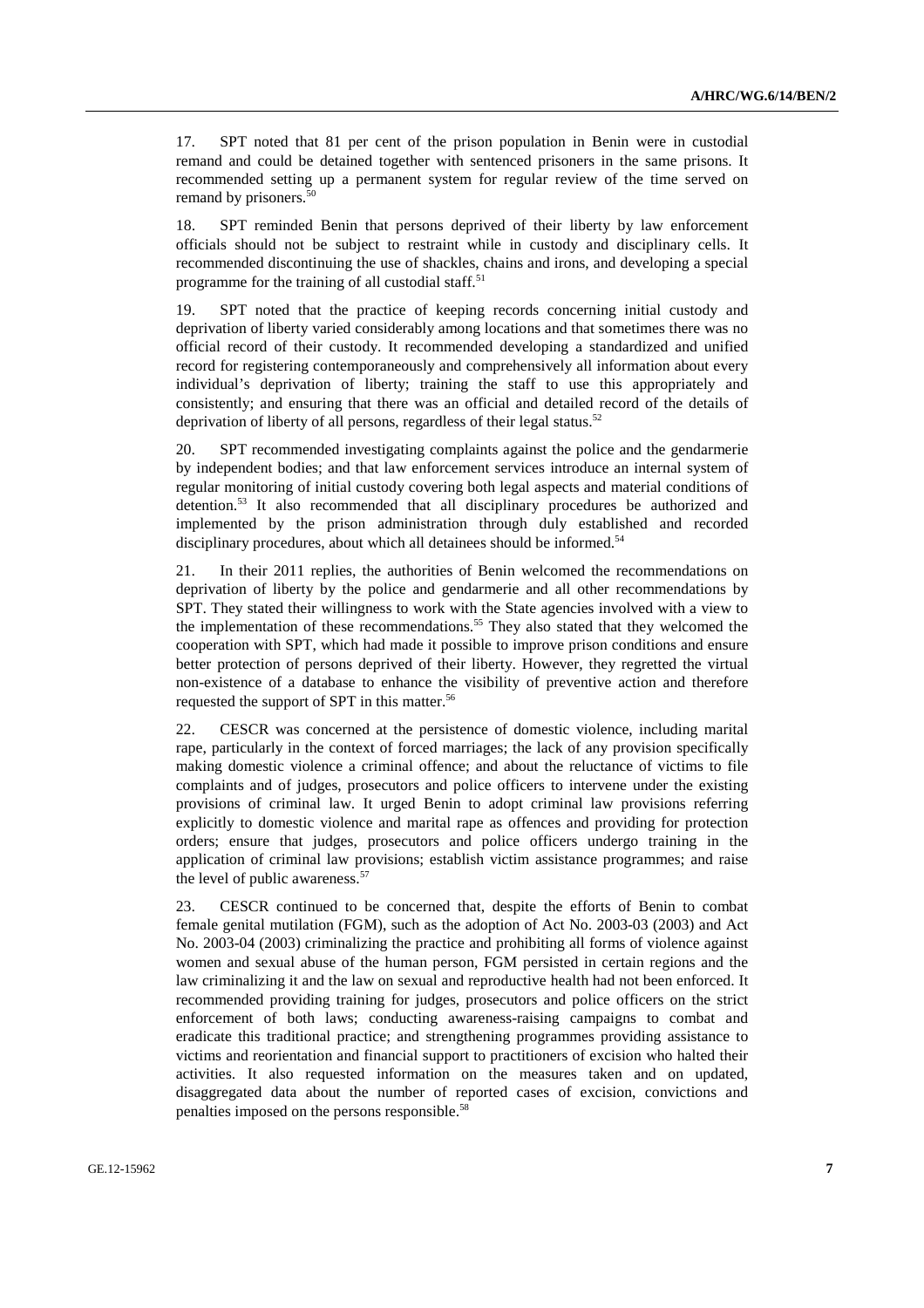24. CESCR was concerned at the killings of so-called "witch children", including infants with disabilities or whose mothers had died following childbirth, motivated by traditional beliefs. It recommended preventing and halting such killings, by including provisions in criminal law to suppress this practice and organizing campaigns to raise awareness of the criminal nature thereof among local authorities, doctors, midwives and the population at large.59

25. CESCR was concerned about the prevalence of child labour, including economic exploitation and abuse of children working as domestic servants or "vidomegons". It requested information on the measures taken to combat child labour and to end the practice of "vidomegon"; and on the assistance given to the victims of these practices and their families.<sup>60</sup> In 2011, the ILO Committee of Experts expressed the hope that the draft decree establishing the list of hazardous types of work which prohibits domestic work for young persons under 18 years of age will be adopted in the near future.<sup>61</sup>

26. CESCR welcomed the adoption of Act No. 2006-04 (2006) on conditions for the displacement of minors and suppression of child trafficking and the drafting of a national plan of action to combat trafficking in children for labour exploitation.<sup>62</sup> However, it was concerned at the large number of persons trafficked from and within Benin for purposes of sexual exploitation and forced labour; and that there were no specific provisions of the criminal law prohibiting adult trafficking. It recommended combating human trafficking, by ensuring adequate access to victim assistance and witness protection programmes and by providing training for police officers, prosecutors and judges; adopting a law against trafficking in adults; allocating sufficient funds to implement the national plan of action to combat child trafficking and for local child protection committees; and increasing cooperation with neighbouring States. $63$  In 2011, the ILO Committee of Experts made similar recommendations. It also requested the Government to supply information on the number of convictions and penalties imposed, and on the measures taken or envisaged for strengthening cooperation between the countries which had adopted a "roadmap" at the end of the regional conference of Cotonou in May 2010 on combating the trafficking of children for the purpose of labour exploitation in West and Central Africa.<sup>64</sup>

27. In 2011, noting that the measures adopted to combat trafficking mainly relate to children, the ILO Committee of Experts asked the Government to indicate the steps taken towards broadening the scope of these measures to extend their reach to all victims.<sup>65</sup>

28. In 2008, SPT recommended enshrining in law the prohibition of corporal punishment.<sup>66</sup>

# **C. Administration of justice and the rule of law**

29. SPT noted that there was no legislative provision banning the use of evidence obtained under torture. It recommended not exerting pressure to make detainees confess; reviewing the legislation regarding confessions with a view to guaranteeing the right to silence and eliminating convictions based on confession. $67$ 

30. SPT noted that there was no provision for free legal aid in Beninese law and recommended guaranteeing access to legal assistance to persons without sufficient resources.<sup>68</sup> In their 2011 replies, the authorities of Benin stated that provision had been made in this regard in the review of the Code of Criminal Procedure.<sup>69</sup>

31. SPT noted that no special detention facilities for children existed. It recommended ensuring that children were not held in initial custody except as a last resort and were held separately from adults, including separating adult women from female adolescent detainees; that their rights were fully and clearly explained to them; that a relative was immediately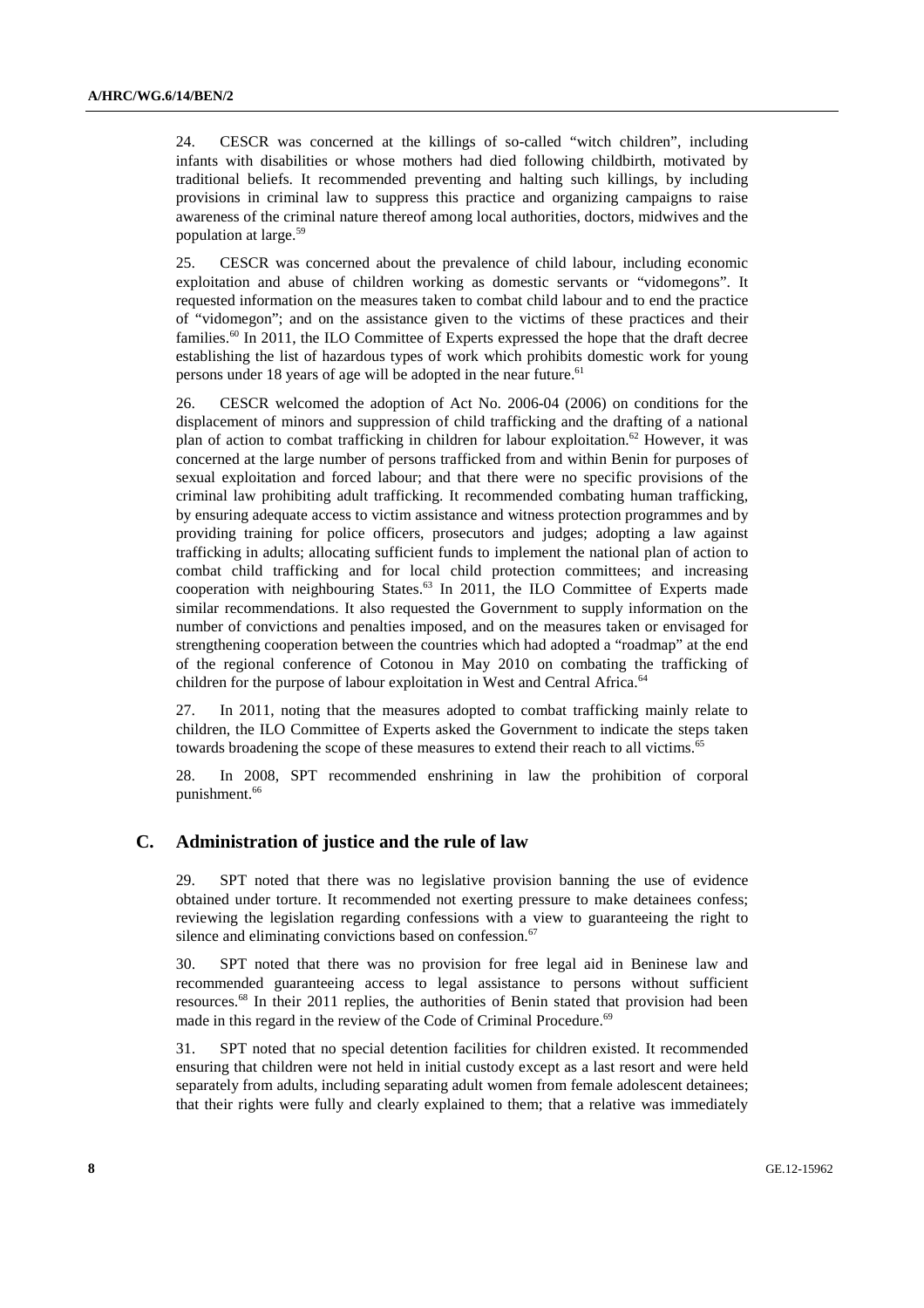informed of the custody; that no child was subjected to questioning without the presence of a trusted adult; and that no child was subjected to restraint while in a custody cell.<sup>70</sup>

#### **D. Right to privacy, marriage and family life**

32. CESCR welcomed the adoption of Act No. 2002-07 on the Personal and Family Code (2004) which prohibits polygamy, sets the marriageable age at 18 for men and women, and provides that custom ceases to be legally enforceable in all matters covered by the Code.<sup>71</sup>

33. CESCR was concerned that many Beninese children had not been registered at birth, which hindered their access to health services and education.<sup>72</sup> The United Nations Development Assistance Framework for Benin (UNDAF Benin 2009–2013) stated that many children did not have a birth certificate, which made them vulnerable to trafficking and economic exploitation which were among the more worrying phenomena in the country.73 CESCR recommended requiring public authorities and education services to register them, issuing birth certificates to unregistered children and abolishing registration fees.74

# **E. Freedom of religion or belief, expression, association and peaceful assembly, and right to participate in public and political life**

34. In 2011, while noting that the Government indicated that the press laws had become outdated and had to be amended in line with international conventions, the ILO Committee of Experts hoped that a new bill would be adopted in the near future and that the legislation governing the press and audio-visual communication sectors would be amended in such a way that no penalty including compulsory labour might be imposed as punishment for expressing political opinions or for peacefully expressing opposition to the established political, social or economic system.75

## **F. Right to work and to just and favourable conditions of work**

35. In 2008, CESCR noted with concern the very high unemployment rate in the formal labour market and that the informal sector accounted for 95 per cent of the working population, more than half being women. It invited Benin to provide information on the results of measures taken to increase employment opportunities in the formal sector; take measures to shrink the informal sector; and give updated data on the unemployment rate, broken down by gender, age, urban and rural area and ethnic group.<sup>76</sup>

36. CESCR was also concerned that the number of workers covered by the social security systems was limited. It recommended ensuring that all persons, regardless of the sector in which they were employed, were insured under social security systems that provided minimum adequate coverage against major life risks. $77$ 

37. In 2010, the ILO Committee of Experts noted the comments of the International Trade Union Confederation dated 26 August 2009 reporting acts of intimidation against the leaders of the principal trade union federations, which had called a general strike in 2008 to protest against the decline in purchasing power. The Committee requested the Government to reply to the comments concerning acts of discrimination and intimidation by the authorities against trade union leaders, and where necessary to conduct an inquiry.78

38. In 2011, the ILO Committee of Experts requested the Government to take appropriate measures to improve understanding by the social partners of the principle of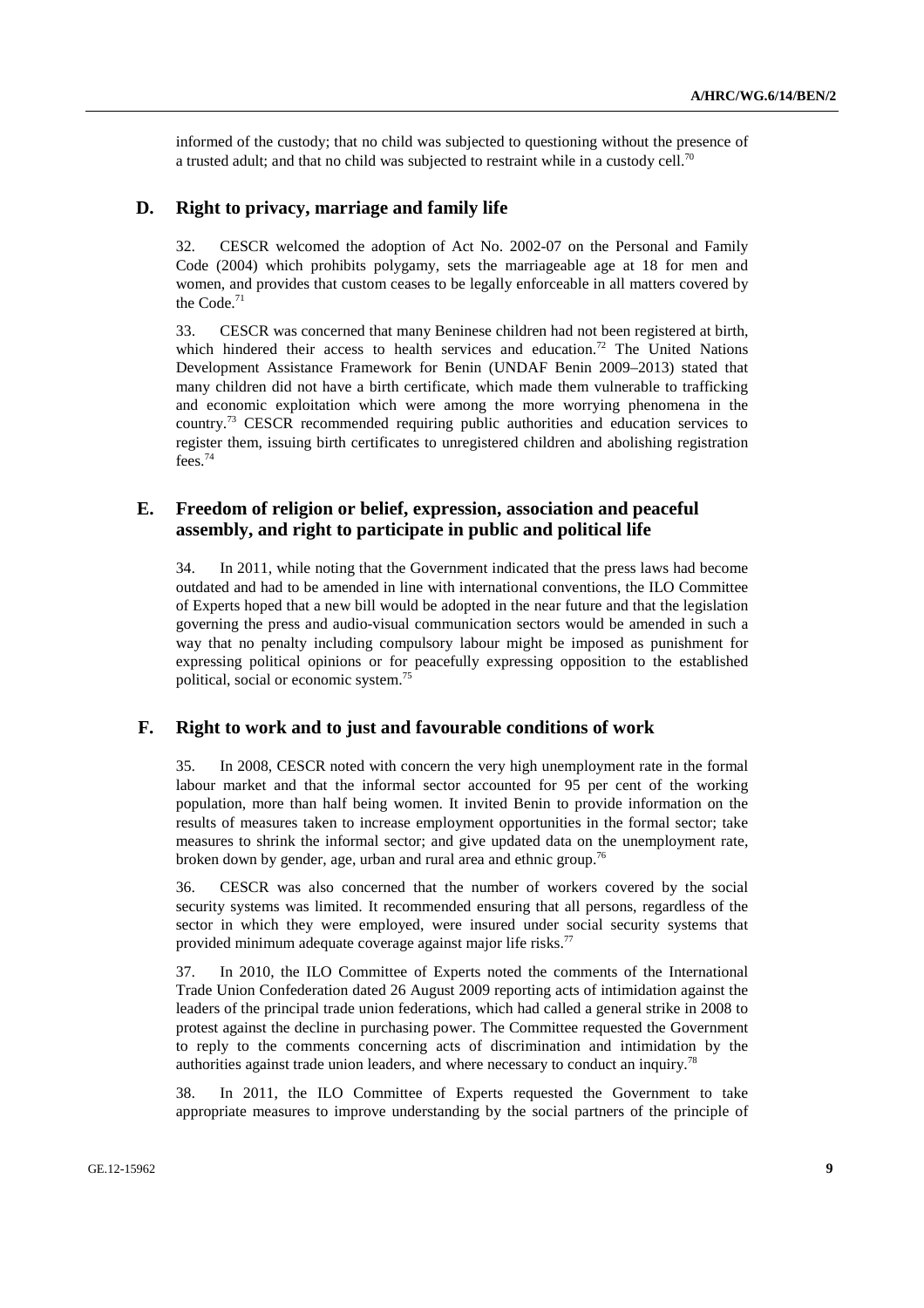equal remuneration for men and women for work of equal value and, in particular, of the concept of "work of equal value" so that they could ensure that the principle was fully reflected in collective agreements. It also asked the Government to provide information on the measures envisaged and, in particular, the manner in which these measures made it possible to improve the proportion of women in the public service and to reduce the remuneration gap between men and women in the public service.<sup>79</sup>

### **G. Right to social security and to an adequate standard of living**

39. CESCR reiterated its concern that a significant percentage of the population was living below the national poverty line. It recommended allocating sufficient funding for the implementation of the poverty reduction strategy; and ensuring that economic, social and cultural rights were fully integrated into the strategy and specifically addressed the needs of disadvantaged and marginalized individuals and groups.<sup>80</sup>

40. CESCR also noted with concern that 43 per cent of the population of Benin were suffering from chronic malnutrition and recommended offsetting the negative impact of rising food prices on family budgets, especially in the case of disadvantaged and marginalized individuals and families, in order to combat malnutrition and hunger.<sup>81</sup>

41. In 2009, the Special Rapporteur on the right to food encouraged the Beninese authorities to adopt a national strategy for the realization of the right to food, in accordance with general comment No. 12 (1999) of the CESCR. Such a strategy should set key dates, objectives and indicators for realizing this right. Its adoption should be participatory, as called for in the FAO Voluntary Guidelines to support the progressive realization of the right to adequate food in the context of national food security.<sup>82</sup> The Special Rapporteur stressed that it would be desirable if the adoption of this national strategy gave rise to a public debate on the reorientation of agriculture, taking account of all these dimensions social, environmental and public health — and exploring the alternatives available. Benin could make greater use of several agro-ecological farming techniques, systems and innovations, in order to capitalize on the natural assets of its ecosystems, rather than rely on the systematic use of costly foreign inputs such as fertilizers and pesticides. These alternatives were being used on a small scale in Benin, although the experience of the Songhaï Centre in Porto-Novo, which has an excellent reputation throughout the West Africa region, had shown that it was possible to reach high levels of productivity using sustainable agriculture and agro-processing techniques in harmony with local practices.<sup>83</sup>

42. The Special Rapporteur also noted that the improvement of cereal storage systems and of capacity was crucial for Benin: storing agricultural products allowed producers to avoid selling to middlemen during the harvest, when prices were at their lowest. The system for the purchase of crops from producers by the National Office was the subject of controversy in the agricultural sector. The prices, periods and areas of intervention were being questioned by many stakeholders. Enhanced information concerning the choices made and, above all, greater participation by producers' organizations, including in setting prices, would allow the necessary consensus to emerge for the revitalization of agriculture with the involvement of the greatest number of actors.<sup>84</sup>

43. The Special Rapporteur further encouraged Benin inter alia to pursue its efforts to revitalize agriculture and ensure that those efforts were geared primarily towards the realization of the right to food; conduct a study of the impact on the right to food before concluding any trade negotiations, following a participatory process; strengthen the protection of the right to social security of the urban poor; and ensure that everyone had access without discrimination to the social benefits provided for in national legislation.<sup>85</sup>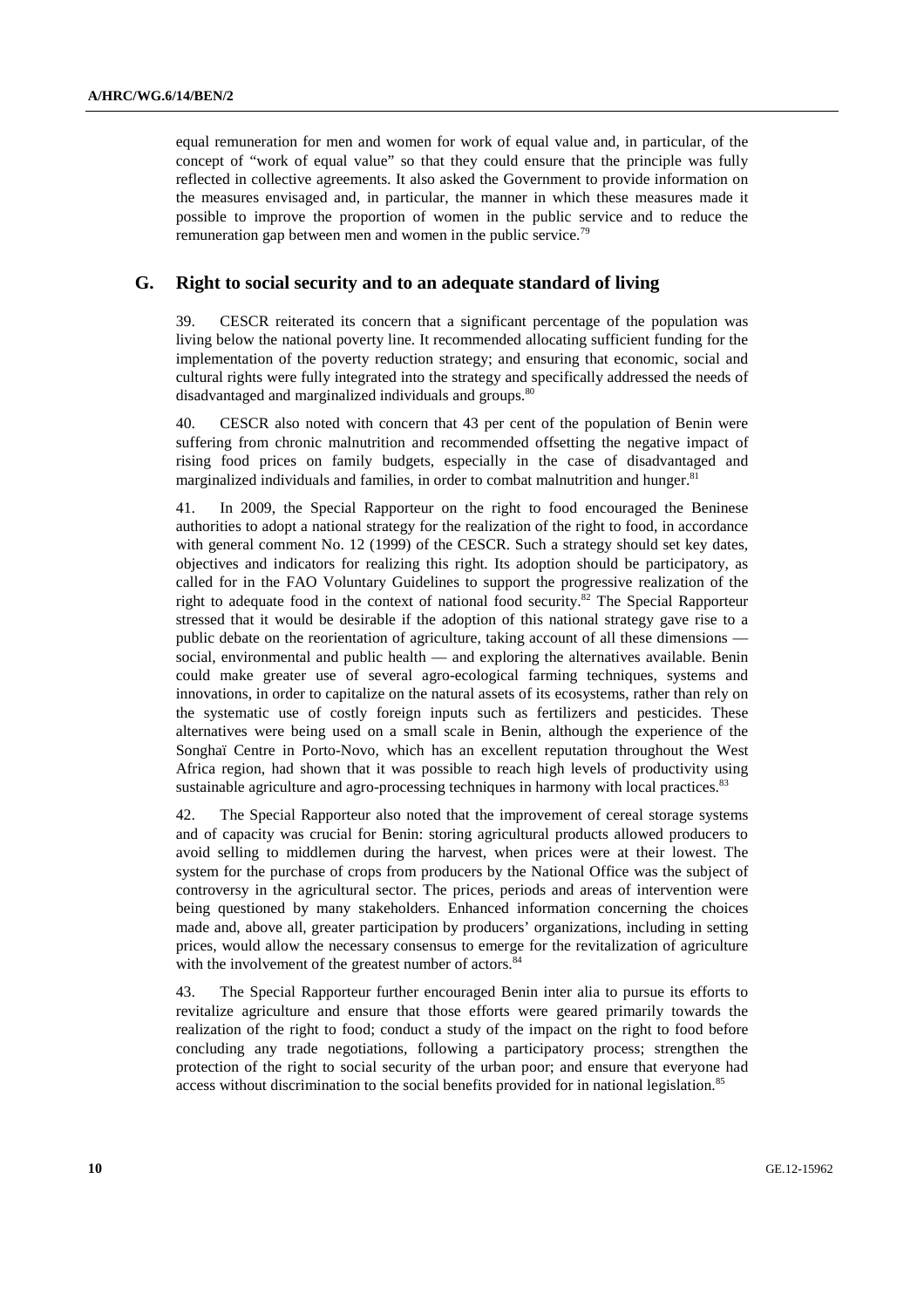44. The Special Rapporteur recommended that special attention be paid inter alia to perpetuating sustainable agriculture pilot projects led by local communities or NGOs; and exploiting the possibilities of participatory research. He also recommended strengthening the capacities of the most vulnerable small farmers by inter alia increasing crop storage capacities, notably those of the National Office for Food Security Assistance; investing in new infrastructure; and creating insurance schemes suited to farmers' needs, notably in respect of risks linked to meteorological phenomena.<sup>86</sup>

45. CESCR noted with concern that public housing for disadvantaged and marginalized individuals and families remained inadequate as most such housing was reserved for public sector employees. It recommended inter alia giving information on the results of the implementation of the country's land security policy aimed at providing adequate housing for everyone, particularly disadvantaged and marginalized individuals and families.<sup>87</sup>

46. UNDAF Benin 2009–2013 stated that many Beninese do not have access to drinking-water sources and that an even higher number do not have latrines or toilets. In addition, in some parts of the country, the quality of the water is questionable. Together with a lack of education about health and hygiene, such phenomena are often the cause of many diseases.<sup>88</sup>

## **H. Right to health**

47. In 2008, CESCR recommended giving information on the public and private health system, including with respect to basic health-care coverage for the entire population.<sup>89</sup>

48. CESCR also welcomed the adoption of Act No. 2005-31 (2006) on the prevention, care and control of HIV/AIDS; the improvement in the HIV/AIDS prevalence rate; and the provision of free antiretroviral drugs to persons affected by HIV/AIDS.<sup>90</sup>

49. Concerning the HIV/AIDS pandemic, UNDAF Benin 2009–2013 stated that the persistence of risk behaviour and poor coverage in terms of prevention and support services remain major challenges.<sup>91</sup>

50. CESCR was concerned about the high maternal and infant mortality rate and that woman and girls had limited access to reproductive health services and antenatal assistance in rural areas. It recommended ensuring that pregnant women and girls received proper medical care during pregnancy and during and after childbirth and had access to reproductive health services and antenatal assistance, including in rural areas; that they were made aware of the importance of sexual and reproductive health; and regularly monitoring the health of infants.<sup>92</sup> UNDAF Benin 2009–2013 made similar comments and recommendations.<sup>93</sup>

### **I. Right to education**

51. In 2008, CESCR welcomed the fact that preschool and primary education was free of charge in public education institutions in Benin.<sup>94</sup> Nevertheless, it was concerned about the low primary and secondary school attendance in rural areas, particularly with respect to girls. It recommended increasing the primary and secondary school enrolment rate, particularly in rural areas and with respect to girls, by increasing the number of classrooms and teachers, funding the provision of school textbooks and lunches and conducting public campaigns to promote awareness of the importance of education, including for girls.<sup>95</sup> In 2011, the ILO Committee of Experts made similar recommendations, in order to prevent children under 14 years of age from engaging in work.<sup>96</sup> In addition, UNDAF Benin 2009– 2013 stated that in order to help keep children in education, activities would be carried out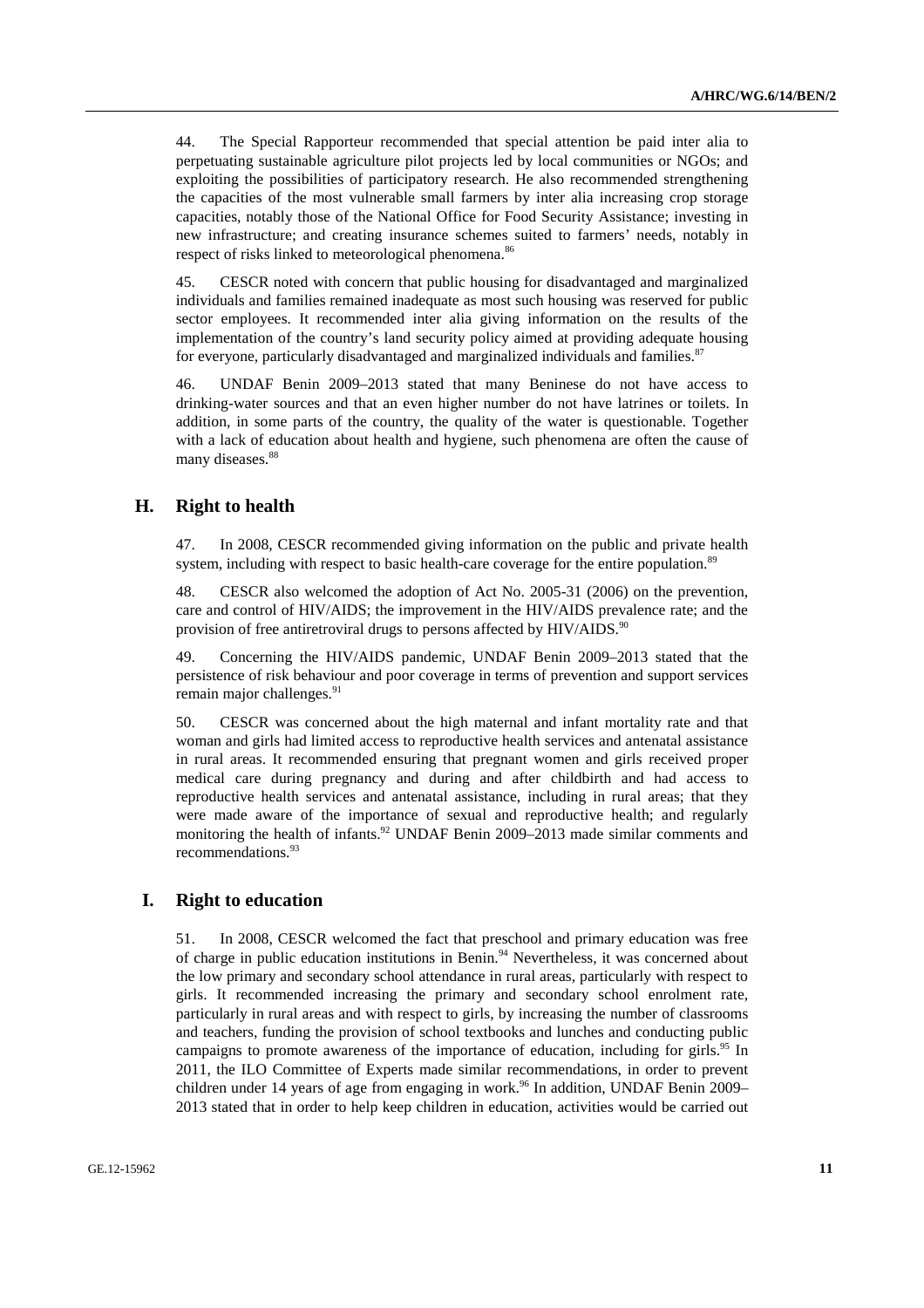that would focus above all on improving the number and quality of school canteens, providing life skills and health care in schools, and better access for adults, in particular women, to functional literacy programmes in order to create the conditions to ensure better schooling for children.<sup>97</sup>

# **J. Cultural rights**

52. CESCR noted with regret the lack of adequate information on steps taken to protect the linguistic and cultural heritage of Benin, particularly on the various languages and dialects.98

# **K. Persons with disabilities**

53. CESCR invited Benin to consider adopting a specific law guaranteeing the rights of persons with disabilities and prohibiting all forms of discrimination against them.99

#### *Notes*

1

|                                                                                                           | Unless indicated otherwise, the status of ratifications of instruments listed in the table may be found<br>in Multilateral Treaties Deposited with the Secretary-General: Status as at 1 April 2009 |                                                                                                  |  |
|-----------------------------------------------------------------------------------------------------------|-----------------------------------------------------------------------------------------------------------------------------------------------------------------------------------------------------|--------------------------------------------------------------------------------------------------|--|
| (ST/LEG/SER.E/26), supplemented by the official website of the United Nations Treaty Collection           |                                                                                                                                                                                                     |                                                                                                  |  |
| database, Office of Legal Affairs of the United Nations Secretariat, http://treaties.un.org/. Please also |                                                                                                                                                                                                     |                                                                                                  |  |
|                                                                                                           |                                                                                                                                                                                                     | refer to the United Nations compilation on Benin from the previous cycle (A/HRC/WG.6/2/BEN/2).   |  |
| $\overline{\mathbf{c}}$<br>The following abbreviations have been used for this document:                  |                                                                                                                                                                                                     |                                                                                                  |  |
|                                                                                                           | <b>ICERD</b>                                                                                                                                                                                        | International Convention on the Elimination of All Forms of Racial Discrimination                |  |
|                                                                                                           | <b>ICESCR</b>                                                                                                                                                                                       | International Covenant on Economic, Social and Cultural Rights                                   |  |
|                                                                                                           | <b>OP-ICESCR</b>                                                                                                                                                                                    | Optional Protocol to ICESCR                                                                      |  |
|                                                                                                           | <b>ICCPR</b>                                                                                                                                                                                        | International Covenant on Civil and Political Rights                                             |  |
|                                                                                                           | <b>ICCPR-OP 1</b>                                                                                                                                                                                   | Optional Protocol to ICCPR                                                                       |  |
|                                                                                                           | <b>ICCPR-OP 2</b>                                                                                                                                                                                   | Second Optional Protocol to ICCPR, aiming at the abolition of the death penalty                  |  |
|                                                                                                           | <b>CEDAW</b>                                                                                                                                                                                        | Convention on the Elimination of All Forms of Discrimination against Women                       |  |
|                                                                                                           | <b>OP-CEDAW</b>                                                                                                                                                                                     | <b>Optional Protocol to CEDAW</b>                                                                |  |
|                                                                                                           | <b>CAT</b>                                                                                                                                                                                          | Convention against Torture and Other Cruel, Inhuman or Degrading Treatment or                    |  |
|                                                                                                           |                                                                                                                                                                                                     | Punishment                                                                                       |  |
|                                                                                                           | OP-CAT                                                                                                                                                                                              | Optional Protocol to CAT                                                                         |  |
|                                                                                                           | <b>CRC</b>                                                                                                                                                                                          | Convention on the Rights of the Child                                                            |  |
|                                                                                                           | OP-CRC-AC                                                                                                                                                                                           | Optional Protocol to CRC on the involvement of children in armed conflict                        |  |
|                                                                                                           | OP-CRC-SC                                                                                                                                                                                           | Optional Protocol to CRC on the sale of children, child prostitution and child                   |  |
|                                                                                                           |                                                                                                                                                                                                     | pornography                                                                                      |  |
|                                                                                                           | OP-CRC-IC                                                                                                                                                                                           | Optional Protocol to CRC on communications                                                       |  |
|                                                                                                           | <b>ICRMW</b>                                                                                                                                                                                        | International Convention on the Protection of the Rights of All Migrant Workers and              |  |
|                                                                                                           |                                                                                                                                                                                                     | Members of Their Families                                                                        |  |
|                                                                                                           | <b>CRPD</b>                                                                                                                                                                                         | Convention on the Rights of Persons with Disabilities                                            |  |
|                                                                                                           | <b>OP-CRPD</b>                                                                                                                                                                                      | <b>Optional Protocol to CRPD</b>                                                                 |  |
|                                                                                                           | <b>CPED</b>                                                                                                                                                                                         | International Convention for the Protection of All Persons from Enforced                         |  |
|                                                                                                           |                                                                                                                                                                                                     | Disappearance.                                                                                   |  |
| 3                                                                                                         |                                                                                                                                                                                                     | A table in the previous UPR compilation contained the following information under Recognition of |  |
|                                                                                                           |                                                                                                                                                                                                     | specific competences of treaty bodies: Individual complaints: ICCPR-OP 1, art 1; OP-CEDAW, art.  |  |
|                                                                                                           | 1. OP-CRPD art 1: OP-ICESCR art 1: OP-CRC-IC art 5: ICERD art $14$ : CAT art 22: ICRMW                                                                                                              |                                                                                                  |  |

1; OP-CRPD, art. 1; OP-ICESCR, art. 1; OP-CRC-IC, art. 5; ICERD, art. 14; CAT, art. 22; ICRMW, art. 77; and CPED, art. 31; Inquiry procedure: OP-CEDAW, art. 8; CAT, art. 20; CPED, art. 33; OP-CRPD, art. 6; OP-ICESCR, art. 11; and OP-CRC-IC, art. 13; Inter-State complaints: ICCPR, art. 41; ICRMW, art. 76; CPED, art. 32; CAT, art. 21; OP-ICESCR, art. 10; and OP-CRC-IC, art. 12; Urgent action: CPED, art. 30.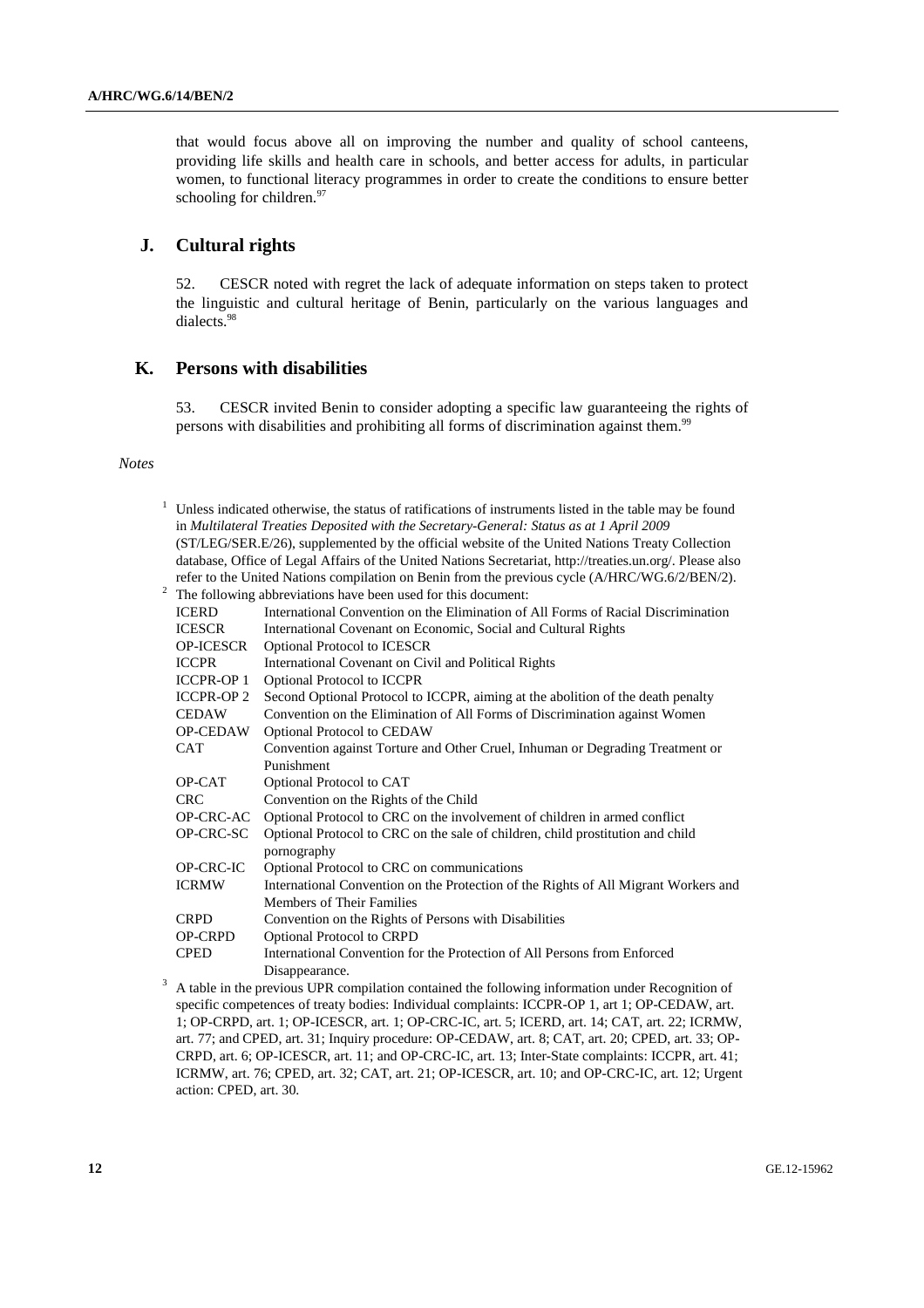- <sup>4</sup> 1951 Convention relating to the Status of Refugees and its 1967 Protocol.
- 5 Geneva Convention for the Amelioration of the Condition of the Wounded and Sick in Armed Forces in the Field (First Convention); Geneva Convention for the Amelioration of the Condition of Wounded, Sick and Shipwrecked Members of Armed Forces at Sea (Second Convention); Geneva Convention relative to the Treatment of Prisoners of War (Third Convention); Geneva Convention relative to the Protection of Civilian Persons in Time of War (Fourth Convention); Protocol Additional to the Geneva Conventions of 12 August 1949, and relating to the Protection of Victims of International Armed Conflicts (Protocol I); Protocol Additional to the Geneva Conventions of 12 August 1949, and relating to the Protection of Victims of Non-International Armed Conflicts (Protocol II). For the official status of ratifications, see Federal Department of Foreign Affairs of Switzerland, at www.eda.admin.ch/eda/fr/home/topics/intla/intrea/chdep/warvic.html. 6
- Protocol to Prevent, Suppress and Punish Trafficking in Persons, Especially Women and Children, supplementing the United Nations Convention against Transnational Organized Crime.
- <sup>7</sup> International Labour Organization Convention No. 29 concerning Forced or Compulsory Labour; Convention No. 105 concerning the Abolition of Forced Labour; Convention No. 87 concerning Freedom of Association and Protection of the Right to Organise; Convention No. 98 concerning the Application of the Principles of the Right to Organise and to Bargain Collectively; Convention No. 100 concerning Equal Remuneration for Men and Women Workers for Work of Equal Value; Convention No. 111 concerning Discrimination in Respect of Employment and Occupation; Convention No. 138 concerning Minimum Age for Admission to Employment; Convention No. 182 concerning the Prohibition and Immediate Action for the Elimination of the Worst Forms of Child Labour.
- 1954 Convention relating to the Status of Stateless Persons and 1961 Convention on the Reduction of Statelessness.
- Protocol Additional to the Geneva Conventions of 12 August 1949, and relating to the Adoption of an Additional Distinctive Emblem (Protocol III). 10 ILO Convention No. 169 (1989) concerning Indigenous and Tribal Peoples in Independent Countries.
- 
- <sup>11</sup> ILO Convention No. 189 (2011) concerning Decent Work for Domestic Workers.
- <sup>12</sup> E/C.12/BEN/CO/2, paras. 34, 51 and 52.
- Ibid., para. 30.
- $^{14}$  CAT/OP/BEN/1, paras. 30 and 318.
- <sup>15</sup> CAT/OP/BEN/1/Add.1, para. 3.
- <sup>16</sup> ILO Committee of Experts on the Application of Conventions and Recommendations, Individual Direct Request concerning Discrimination (Employment and Occupation) Convention No. 111
- (1958), 2011, Geneva, doc. (ILOLEX) 092011BEN111, second paragraph.  $17$  For the list of national human rights institutions with accreditation status granted by the International Coordinating Committee of National Institutions for the Promotion and Protection of Human Rights
- (ICC), see A/HRC/20/10, annex. 18 According to article 5 of the rules of procedure for the International Coordinating Committee (ICC) Sub-Committee on Accreditation, the different classifications for accreditation used by the Sub-Committee are: A: Voting Member (fully in compliance with each of the Paris Principles), B: Non-Voting Member (not fully in compliance with each of the Paris Principles or insufficient information provided to make a determination); C: No Status (not in compliance with the Paris Principles).<br>
<sup>19</sup> E/C.12/BEN/CO/2, paras. 8 and 29.<br>
<sup>20</sup> A JIDC/12/22/Add 2, paras. 11.
- 
- A/HRC/13/33/Add.3, para. 11.
- 21 CAT/OP/BEN/1, para. 17.
- <sup>22</sup> Ibid., paras. 20, 21, 22, 23 and 317.<br><sup>23</sup> CAT/OP/PEN/1/Add 1, para.
- <sup>23</sup> CAT/OP/BEN/1/Add.1, para. 2.<br><sup>24</sup> The following abbreviations have
- The following abbreviations have been used for this document:
	- CERD Committee on the Elimination of Racial Discrimination
	- CESCR Committee on Economic, Social and Cultural Rights
	- HR Committee Human Rights Committee
	- CEDAW Committee on the Elimination of Discrimination against Women
	- CAT Committee against Torture
	- CRC Committee on the Rights of the Child
	- SPT Subcommittee on Prevention of Torture.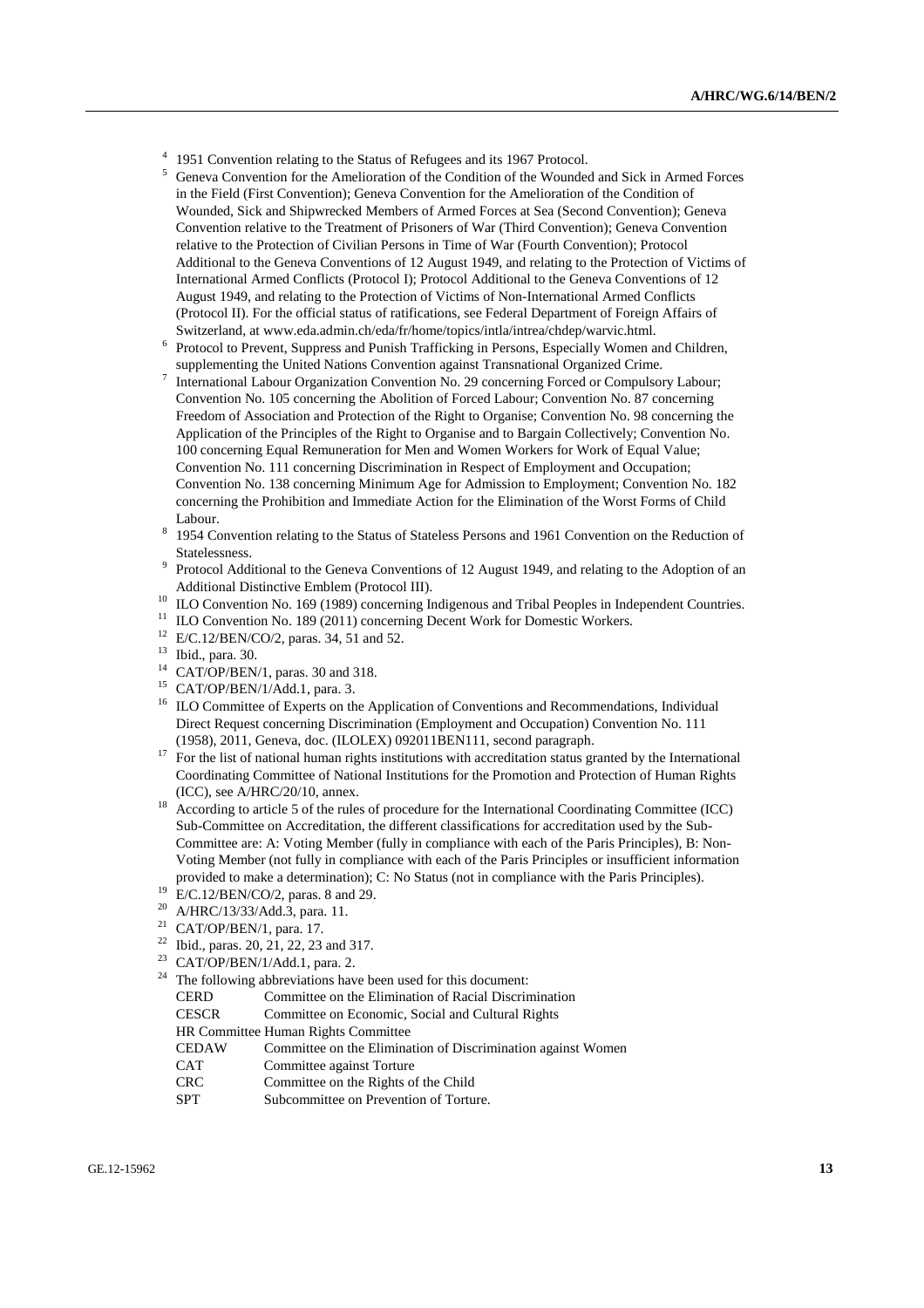- 25 For the titles of special procedures, see www.ohchr.org/EN/HRBodies/SP/Pages/Themes.aspx and www.ohchr.org/EN/HRBodies/SP/Pages/Countries.aspx. 26 A/HRC/13/33/Add.3.
- 
- 27 OHCHR, Strategic Management Plan 2008–2009, p. 51.
- 28 OHCHR, Annual Report 2009, p. 86.
- <sup>29</sup> OHCHR, Annual Report 2010, p. 255.
- 30 Ibid., p. 127.
- $31$  OHCHR, Annual Report 2011, p. 401.
- 32 Ibid., pp. 417–418.
- $^{33}$  E/C.12/BEN/CO/2, paras. 4, 14 and 35.
- <sup>34</sup> ILO Committee of Experts on the Application of Conventions and Recommendations, Individual Direct Request concerning Discrimination (Employment and Occupation) Convention No. 111 (1958), 2011, Geneva, doc. (ILOLEX) 092011BEN111, para. 7. 35 E/C.12/BEN/CO/2, paras. 11 and 32.
- 
- 36 CAT/OP/BEN/1, paras. 298 and 320.
- 37 Ibid., paras. 291 and 320.
- 38 Ibid., para. 133.
- 39 Ibid., paras. 137, 223, 302, 319 and 320.
- 40 Ibid., paras. 143 and 319.
- 41 CAT/OP/BEN/1/Add.1, para. 59.
- $42$  Ibid., paras. 73 and 74.
- 43 CAT/OP/BEN/1, paras. 110 and 147, and E/C.12/BEN/CO/2, para. 23.
- 44 E/C.12/BEN/CO/2, para. 44 and CAT/OP/BEN/1, paras. 153, 192 and 320.
- 45 Ibid., para. 44 and CAT/OP/BEN/1, paras. 125, 126, 128, 129, 131, 190, 204, 208, 211, 214, 217, 246, 270, 273, 275, 276, 277, 280, 319 and 320. See also CAT/OP/BEN/1, para. 191.
- <sup>46</sup> CAT/OP/BEN/1, paras. 168, 175, 265, 287, 288 and 320.
- 47 Ibid., paras. 82, 85, 87, 92, 284, 297, 319 and 320. See also CAT/OP/BEN/1, para. 178.
- 48 Ibid., paras. 69, 71, 72 and 319.
- $^{49}$  Ibid., paras. 59 and 319.
- 50 Ibid., paras. 154, 155, 160 and 320.
- 51 Ibid., paras. 132, 229, 243, 258, 319 and 320.
- 52 Ibid., paras. 61, 64, 65, 68 and 319.
- 53 Ibid., paras. 97, 103 and 319.
- 54 Ibid., paras. 246 and 320.
- 55 CAT/OP/BEN/1/Add.1, para. 5.
- 56 Ibid., paras. 77–79.
- 57 E/C.12/BEN/CO/2, paras. 17 and 38.
- 58 Ibid., paras. 4, 26 and 47.
- 59 Ibid., paras. 19 and 40.
- $60$  Ibid., paras. 20 and 41.
- <sup>61</sup> ILO Committee of Experts on the Application of Conventions and Recommendations, Individual Direct Request concerning Minimum Age Convention No. 138 (1973), 2011, Geneva, doc. No. (ILOLEX) 092011BEN138, para. 4. 62 E/C.12/BEN/CO/2, para. 4.
- 
- 63 Ibid., paras. 18 and 39.
- <sup>64</sup> ILO Committee of Experts on the Application of Conventions and Recommendations, Individual Direct Request concerning Worst Forms of Child Labour Convention No. 182 (1999), 2011, Geneva,
- doc. No. (ILOLEX) 092011BEN182, paras. 4 and 16.<br><sup>65</sup> ILO Committee of Experts on the Application of Conventions and Recommendations, Individual Direct Request concerning Forced Labour Convention No. 29 (1930), 2011, Geneva, doc. No. (ILOLEX) 092011BEN029, para. 1. 66 CAT/OP/BEN/1, paras. 250 and 320.
- 
- $^{67}$  Ibid., paras. 73, 76, 78 and 319.
- <sup>68</sup> Ibid., paras. 55 and 318.<br><sup>69</sup> CAT/OP/BEN/1/Add 1
- CAT/OP/BEN/1/Add.1, para. 4.
- 70 CAT/OP/BEN/1, paras. 105, 109, 193, 319 and 320.